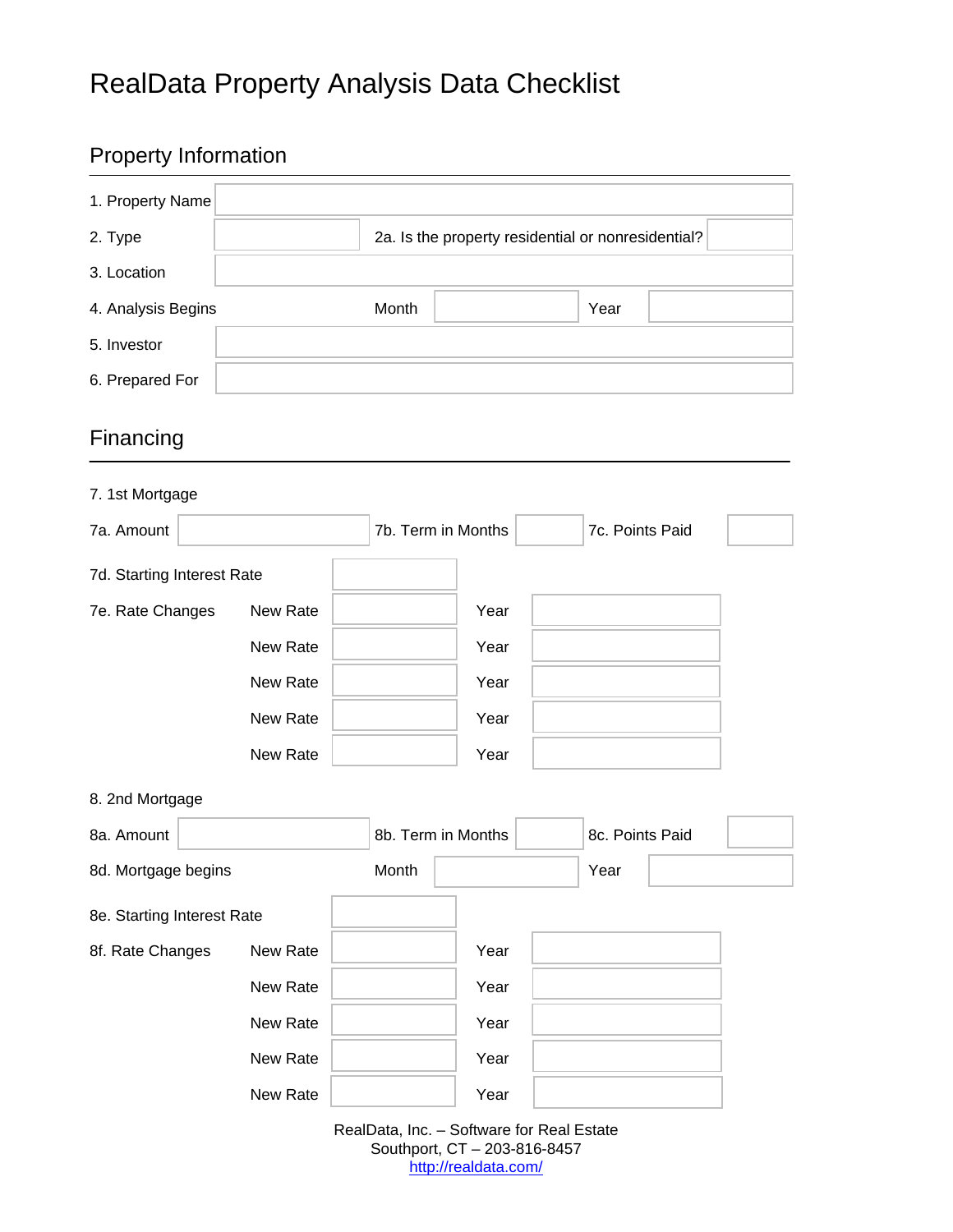## RealData Property Analysis Data Checklist, page 2

#### Income & Expenses

| 9. First Year Gross Scheduled Rental Income                                                                               |  |                 |  |  |
|---------------------------------------------------------------------------------------------------------------------------|--|-----------------|--|--|
| 10a. Annual Rate of Increase % for Years 2-20<br>OR, enter the actual Gross Scheduled Income for years 2-20 on the page 4 |  |                 |  |  |
| 11. Vacancy and Credit Loss Allowance %, Years 1-20                                                                       |  |                 |  |  |
| 12. First Year Operating Expenses                                                                                         |  |                 |  |  |
| Accounting                                                                                                                |  | Legal           |  |  |
| Advertising                                                                                                               |  | Electric        |  |  |
| Insurance (Fire & Liability)                                                                                              |  | <b>Fuel Oil</b> |  |  |
| Sewer / Water                                                                                                             |  | Gas             |  |  |
| <b>Trash Removal</b>                                                                                                      |  | Lawn/Snow       |  |  |
| <b>Property Management</b>                                                                                                |  | Other           |  |  |
| <b>Taxes, Real Estate</b>                                                                                                 |  | Other           |  |  |
| Repairs & Maintenance                                                                                                     |  | Other           |  |  |
| 13. Operating Expenses, Annual Rate of Increase % for Years 2-20                                                          |  |                 |  |  |

### Acquisition, Sale & Taxes

| 14. Purchase Price                                                                                   | 15. Closing Costs        |  |  |  |  |
|------------------------------------------------------------------------------------------------------|--------------------------|--|--|--|--|
| 16. Expected Holding Period for property (years)                                                     |                          |  |  |  |  |
| 17. Cost of Sale as % of selling price                                                               |                          |  |  |  |  |
| 18. Estimate Resale Price<br>OR by % appreciation rate                                               | by % capitalization rate |  |  |  |  |
| 19. Depreciable Amount (dollar amount or % of purchase price)<br>OR provide tax assessments for land | and building $(s)$       |  |  |  |  |
| 20. Investor's Marginal Tax Bracket<br>21. Investor's Adjusted Gross Income                          |                          |  |  |  |  |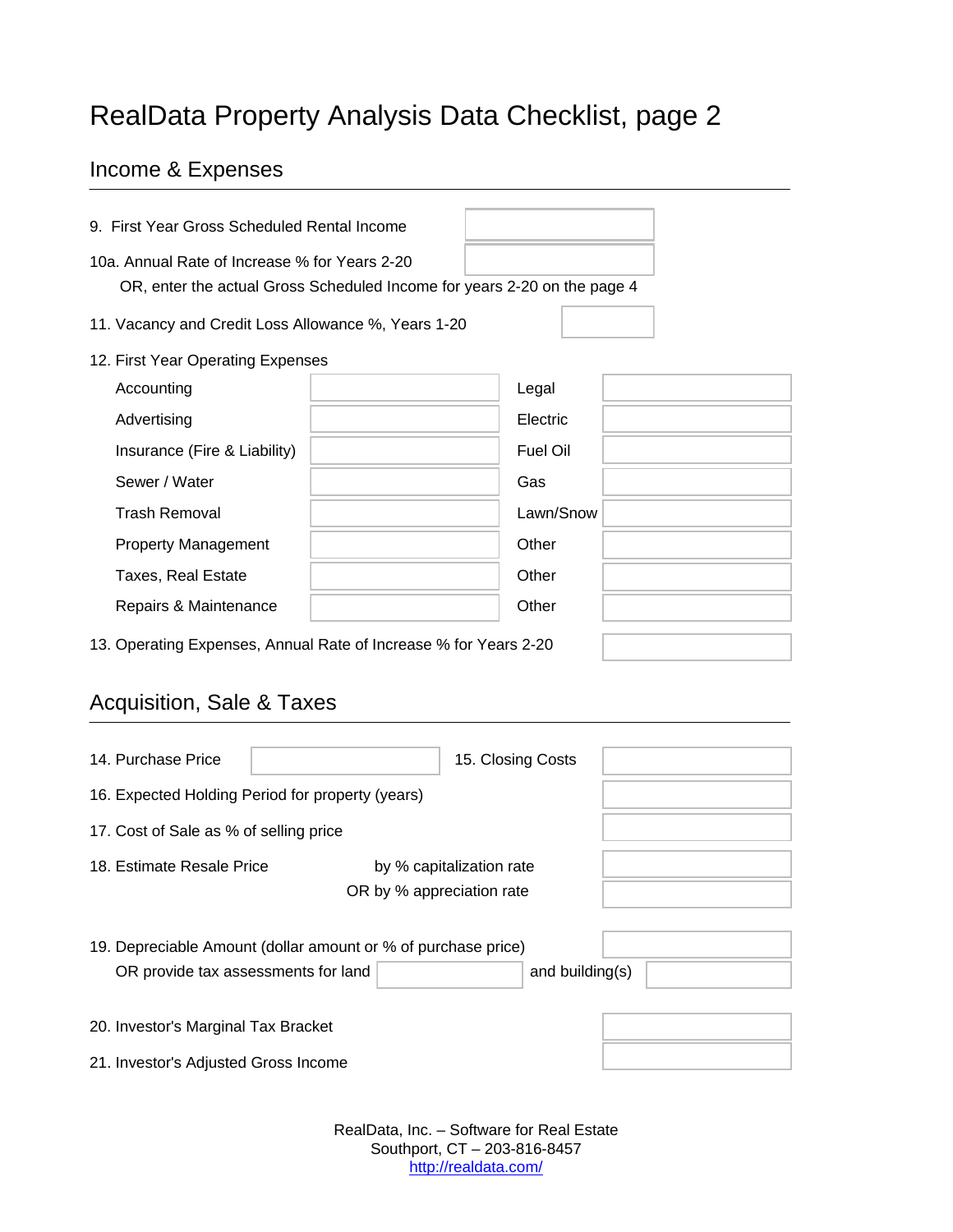### RealData Property Analysis Data Checklist, page 3

Funded Reserves and Capital Improvements

| 22. Funded Reserves |                          |        |  |
|---------------------|--------------------------|--------|--|
| Year                |                          | Amount |  |
| Year                |                          | Amount |  |
| Year                |                          | Amount |  |
|                     | 23. Capital Improvements |        |  |
| Year                |                          | Amount |  |
| Year                |                          | Amount |  |
| Year                |                          | Amount |  |

Note: The analysis will assume that the investor participates actively (see IRS Publication 925) but does not qualify as a Real Estate Professional as defined in the 1993 Revenue Reconciliation Act.

Your report will be delivered to the email address you provide below. Please "whitelist" realdata.com in your email program to help ensure that your report is not diverted to your spam filter.

#### Certification & Disclaimer

Terms of Service: The user of this service understands and agrees that the user is submitting the information above solely for the purpose of producing pro-forma property projections, and that that the reasonableness and accuracy of those projections and of the reports produced will be entirely dependent upon the data that the user provides to RealData, Inc. The user asserts that the user has the right to share this information with RealData.

REALDATA DISCLAIMER: REALDATA ASSUMES NO LIABILITY FOR DAMAGES, DIRECT, INDIRECT OR CONSEQUENTIAL, WHICH MAY RESULT FROM THE USE OF THIS SERVICE, EVEN IF REALDATA HAS BEEN ADVISED OF THE POSSIBILITY OF SUCH DAMAGES. THE USER OF THIS SERVICE AGREES TO HOLD REALDATA HARMLESS FROM ANY CLAIM OF DAMAGES RESULTING FROM THE USE OF THIS SERVICE. SUCH DAMAGES INCLUDE, BUT ARE NOT LIMITED TO, LOSS OF PROFITS, LOSS OF REVENUE, AND USER'S TIME. THIS SERVICE IS PROVIDED WITH THE UNDERSTANDING THAT REALDATA IS NOT ENGAGED IN RENDERING PROFESSIONAL, FINANCIAL, LEGAL, OR TAX ADVICE.

Certification: By submitting this information to RealData, Inc. I certify that accept the Terms of Service and the RealData Disclaimer, above.

#### Accepted by:

| Name:    |            |
|----------|------------|
| Address: |            |
| Email:   | Telephone: |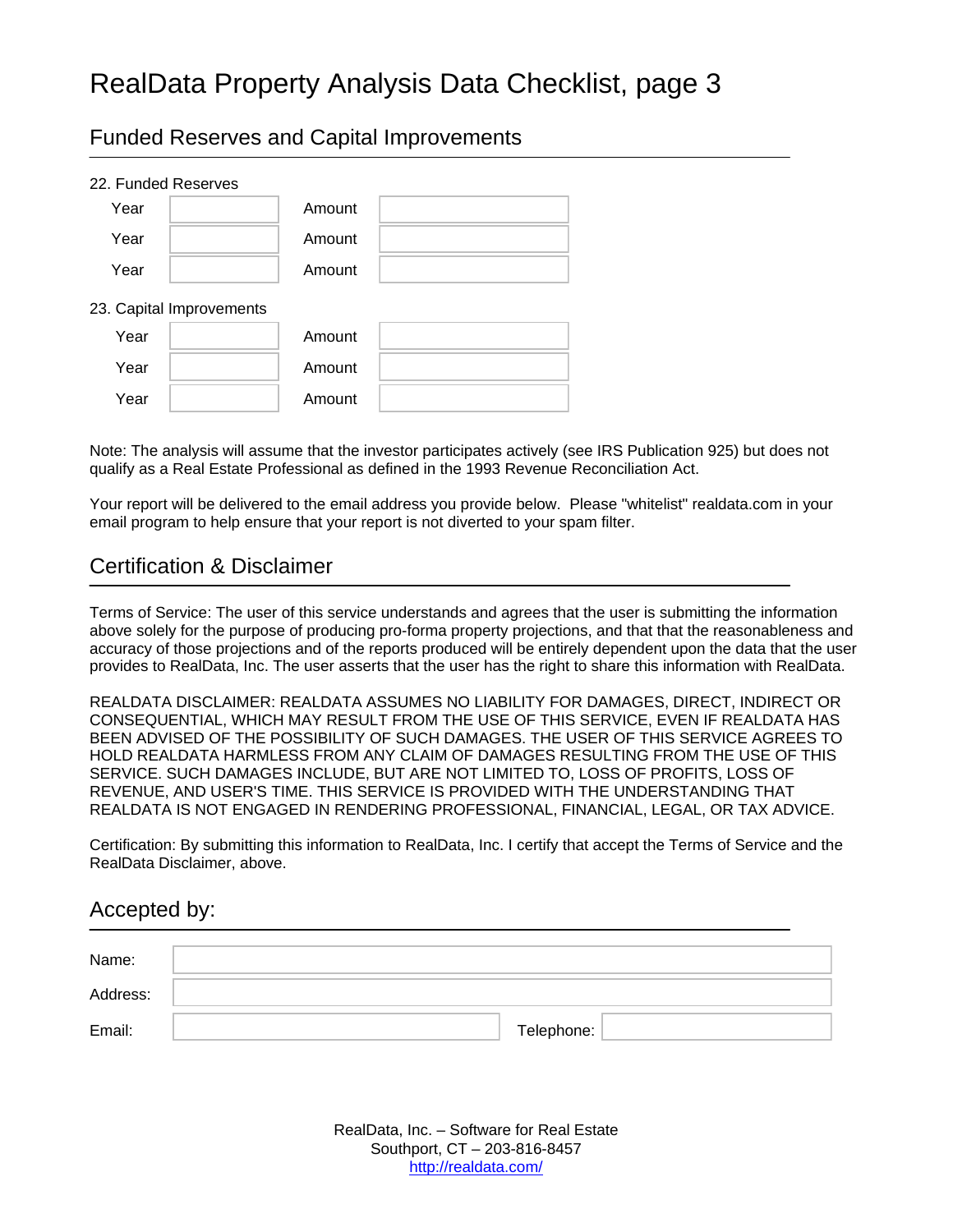### RealData Property Analysis Data Checklist, page 4

### Gross Scheduled Income (optional)

#### 10b. Gross Scheduled Income, dollar amount per year

Use this page only if you have not entered a value for 10a. on page 2 of this form.

| Year | Amount |
|------|--------|
| Year | Amount |
| Year | Amount |
| Year | Amount |
| Year | Amount |
| Year | Amount |
| Year | Amount |
| Year | Amount |
| Year | Amount |
| Year | Amount |
| Year | Amount |
| Year | Amount |
| Year | Amount |
| Year | Amount |
| Year | Amount |
| Year | Amount |
| Year | Amount |
| Year | Amount |
| Year | Amount |
| Year | Amount |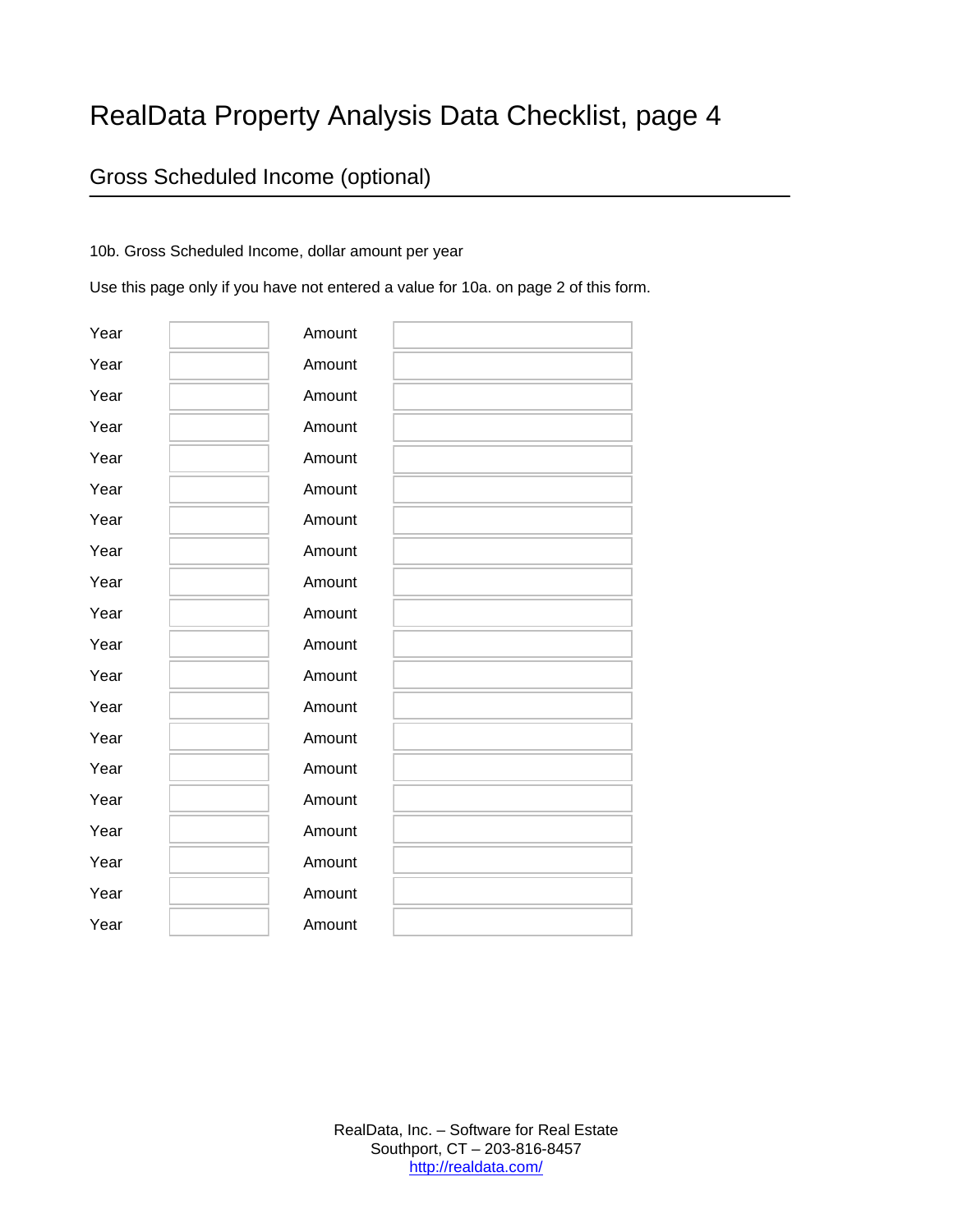## INSTRUCTIONS

Please refer to the following line-item instructions of you need assistance with any part of the data-entry form

1. Enter a name for the property.

2. Property type: Apartment complex, office building, retail, etc.

2a. Residential or non-residential: This choice determines the useful life to be used for depreciation

3. Property location: The report can format this across two lines, e.g., for street and city, ST ZIP.

4. Specify the month and year that the analysis will begin; all first-year calculations will be pro-rated based on starting month.

5. Name of the investor as it should appear on reports.

6. Report prepared by: The report can format this across three lines, e.g., for name, street and city, ST ZIP.

7. Enter details about the first mortgage loan. We assume the first mortgage begins in the same month and year that the analysis begins (i.e., typically when you acquire the property).

- 7a. The amount of the loan
- 7b. The term (length) of the loan in months
- 7c. The number of points paid, if any to secure the loan. A point is 1% of the amount of the loan.
- 7d. The starting interest rate of the loan.

 7e. If this is an adjustable-rate loan, you may make up to four estimates regarding future rates changes. Enter the new interest rate and the year you expect the change to occur. If you make no entries in 7e, we will assume that the rate remains unchanged.

8. If you have a second mortgage, it can begin when you first acquire the property or at a later time.

- 8d. Specify the month and year that the second mortgage begins.
- All other entries are analogous to the first mortgage.

9. First Year Gross Scheduled Rent income is the total potential income, i.e., the annual income if all rentable space were in fact rented and all rent collected. Enter the whole-year amount even if you want a report with a partial first year; the software will pro-rate all calculations based on the starting month.

10a. Enter (as a percentage) an annual rate of increase for rental income in years 2- 20.

10b. If you prefer, enter the actual dollar amounts of rental income for years 2 – 20 on the separate page provided for this item. Please use either 10a or 10b, but not both.

11. Enter the percentage of gross potential income that you believe will be lost due to vacancy and uncollectible rent (credit loss).

12. Enter the dollar amount you expect to spend for operating expenses in the first year. Use the list of most common expenses as a guide. Use "All other..." for expenses not covered by this list of categories, but do not include depreciation, mortgage interest or mortgage principal.

13. Enter (as a percentage) an annual rate of increase for operating expenses in years 2- 20.

14. Enter the purchase price of the property, or if purchased at some time in the past, then enter its value at the time the analysis begins.

> RealData, Inc. – Software for Real Estate Southport, CT – 203-816-8457 http://realdata.com/